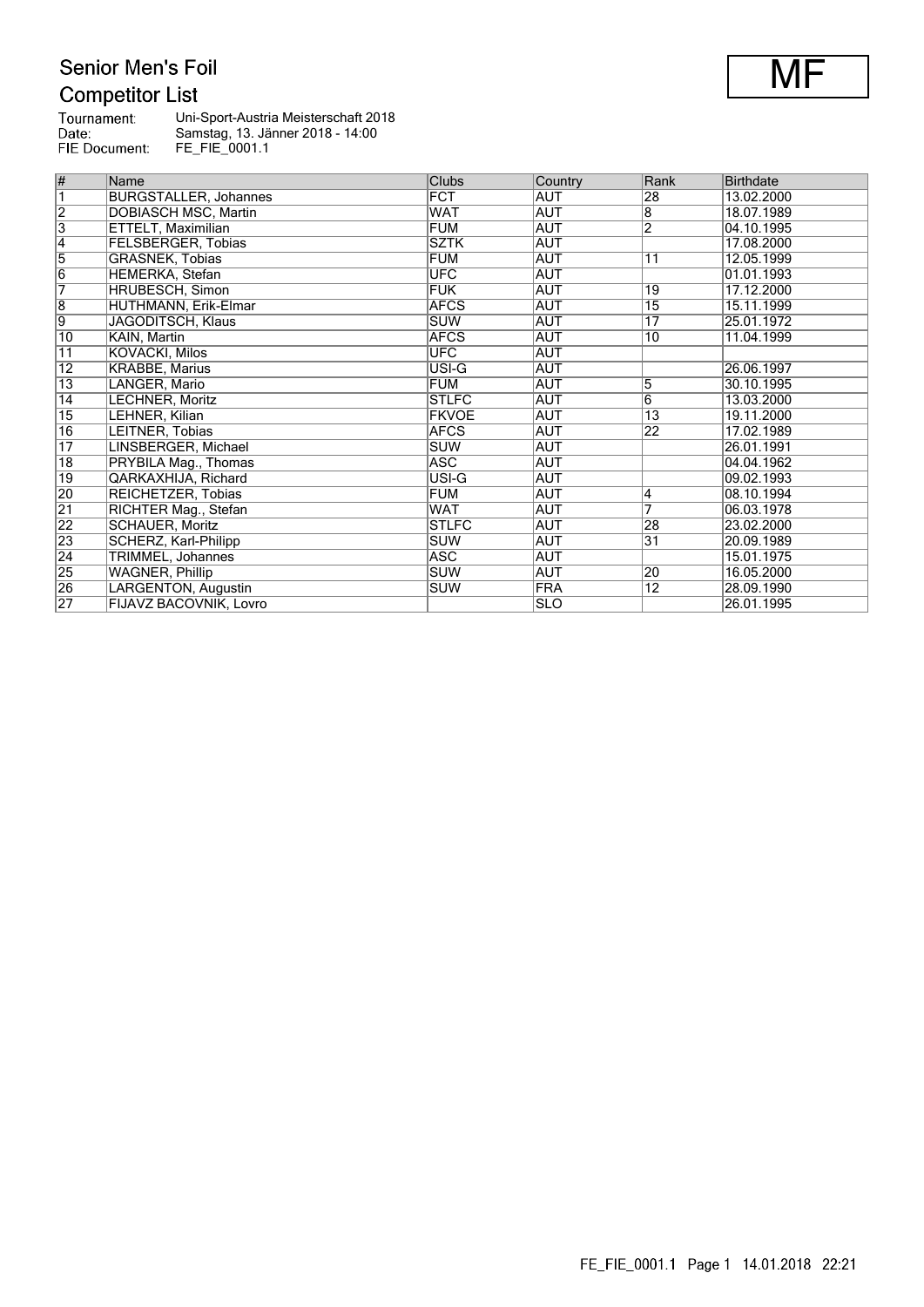## Senior Men's Foil Seeding for Round #1 - Pool

| Tournament:   | Uni-Sport-Austria Meisterschaft 2018 |
|---------------|--------------------------------------|
| Date:         | Samstag, 13. Jänner 2018 - 14:00     |
| FIE Document: | FE FIE 0001.2                        |

| Seed            | Name                         | Club         | Country    | Rank            | Notes |
|-----------------|------------------------------|--------------|------------|-----------------|-------|
|                 | ETTELT, Maximilian           | <b>FUM</b>   | <b>AUT</b> | 2               |       |
| $\overline{2}$  | REICHETZER, Tobias           | <b>FUM</b>   | AUT        | 4               |       |
| $\overline{3}$  | LANGER, Mario                | <b>FUM</b>   | <b>AUT</b> | 5               |       |
| $\vert 4$       | LECHNER, Moritz              | <b>STLFC</b> | <b>AUT</b> | 6               |       |
| 5               | RICHTER Mag., Stefan         | WAT          | AUT        | 7               |       |
| $\overline{6}$  | DOBIASCH MSC, Martin         | <b>WAT</b>   | <b>AUT</b> | 8               |       |
| 7               | KAIN, Martin                 | <b>AFCS</b>  | <b>AUT</b> | $\overline{10}$ |       |
| $\overline{8}$  | <b>GRASNEK, Tobias</b>       | <b>FUM</b>   | <b>AUT</b> | $\overline{11}$ |       |
| $\overline{9}$  | LARGENTON, Augustin          | <b>SUW</b>   | <b>FRA</b> | $\overline{12}$ |       |
| 10              | LEHNER, Kilian               | <b>FKVOE</b> | AUT        | $\overline{13}$ |       |
| $\overline{11}$ | HUTHMANN, Erik-Elmar         | <b>AFCS</b>  | <b>AUT</b> | 15              |       |
| 12              | JAGODITSCH, Klaus            | <b>SUW</b>   | AUT        | 17              |       |
| 13              | <b>HRUBESCH, Simon</b>       | <b>FUK</b>   | AUT        | 19              |       |
| $\overline{14}$ | <b>WAGNER, Phillip</b>       | <b>SUW</b>   | AUT        | 20              |       |
| $\overline{15}$ | LEITNER, Tobias              | <b>AFCS</b>  | AUT        | 22              |       |
| $\overline{16}$ | <b>SCHAUER, Moritz</b>       | <b>STLFC</b> | AUT        | 28              |       |
| $\overline{17}$ | <b>BURGSTALLER, Johannes</b> | <b>FCT</b>   | AUT        | 28              |       |
| $\overline{18}$ | SCHERZ, Karl-Philipp         | <b>SUW</b>   | AUT        | 31              |       |
| 19              | PRYBILA Mag., Thomas         | ASC          | AUT        |                 |       |
| 20              | QARKAXHIJA, Richard          | USI-G        | <b>AUT</b> |                 |       |
| $\overline{21}$ | <b>FELSBERGER, Tobias</b>    | <b>SZTK</b>  | <b>AUT</b> |                 |       |
| $\overline{22}$ | KOVACKI, Milos               | <b>UFC</b>   | AUT        |                 |       |
| 23              | <b>KRABBE, Marius</b>        | USI-G        | <b>AUT</b> |                 |       |
| $\overline{24}$ | TRIMMEL, Johannes            | ASC          | <b>AUT</b> |                 |       |
| 25              | FIJAVZ BACOVNIK, Lovro       |              | <b>SLO</b> |                 |       |
| $\overline{26}$ | LINSBERGER, Michael          | <b>SUW</b>   | <b>AUT</b> |                 |       |
| $\overline{27}$ | <b>HEMERKA, Stefan</b>       | <b>UFC</b>   | AUT        |                 |       |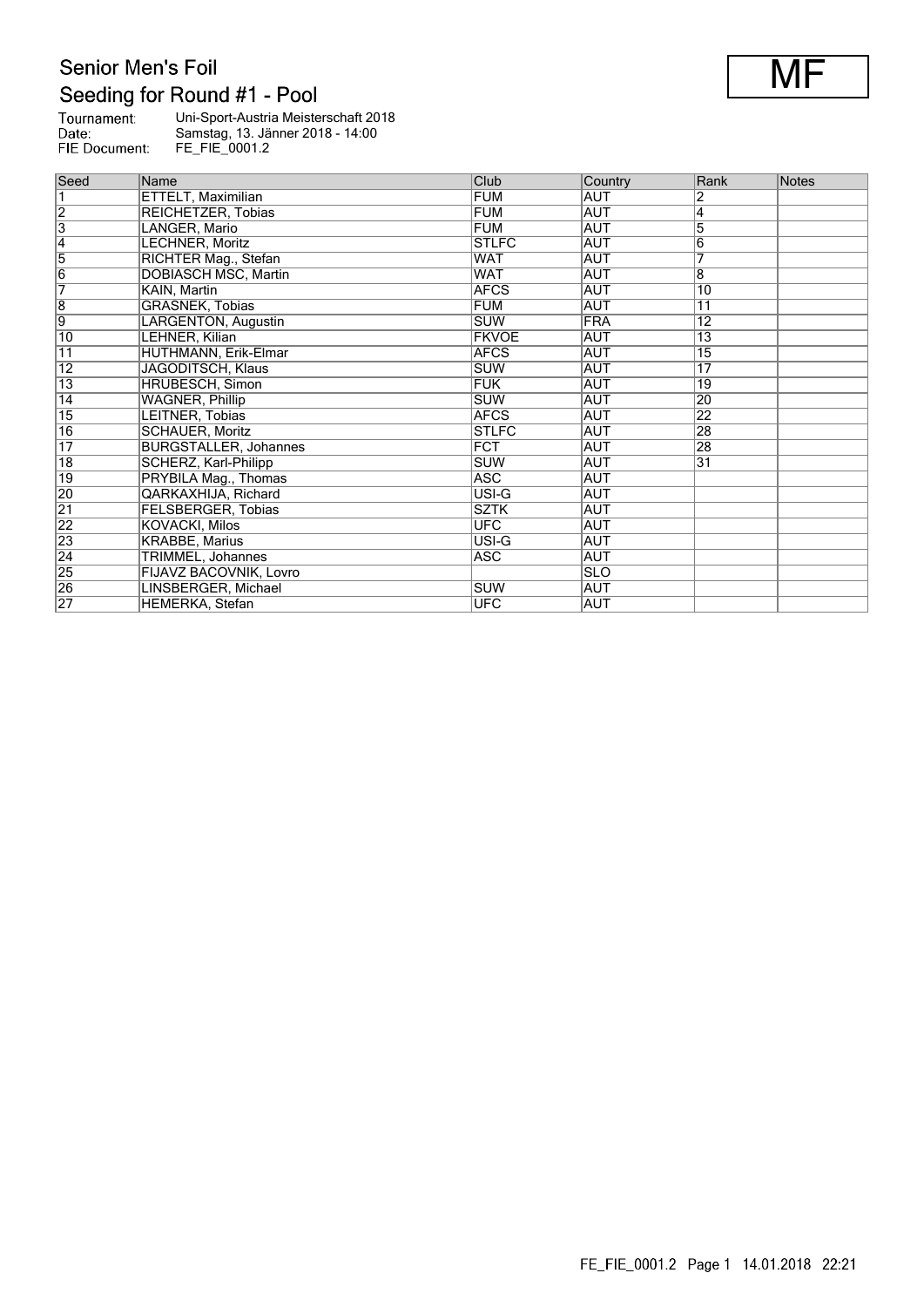#### Senior Men's Foil Round #1 Pool Results

| Tournament:   | Uni-Sport-Austria Meisterschaft 2018 |
|---------------|--------------------------------------|
| Date:         | Samstag, 13. Jänner 2018 - 14:00     |
| FIE Document: | FE FIE 0007                          |

|      | Strip 1                  | Referee(s):                  |    |                |                |                |                        |                |             |           |    |                 |                   |
|------|--------------------------|------------------------------|----|----------------|----------------|----------------|------------------------|----------------|-------------|-----------|----|-----------------|-------------------|
|      | 14:30                    | BUGARIN, Dimitri (WAT / SRB) |    |                |                |                |                        |                |             |           |    |                 |                   |
| Name |                          | Affiliation                  | #  |                | 2              | 3              | $\boldsymbol{\Lambda}$ | 5              | V           | V/M TS TR |    |                 | <b>Ind</b>        |
|      | QARKAXHIJA, Richard      | USI-G / AUT                  | 1  |                | D <sub>0</sub> | D <sub>0</sub> | D1                     | D <sub>0</sub> | $\mathbf 0$ | 0.00      |    | 20              | $-19$             |
|      | ETTELT, Maximilian       | FUM / AUT                    | 2  | V <sub>5</sub> |                | V <sub>5</sub> | V <sub>5</sub>         | V <sub>5</sub> | 4           | 1,00      | 20 | 8               | $12 \overline{ }$ |
|      | <b>JAGODITSCH, Klaus</b> | SUW / AUT                    | 3  | V <sub>5</sub> | D <sub>3</sub> |                | D <sub>0</sub>         | D <sub>0</sub> |             | 0,25      | 8  | 15 <sub>1</sub> | $-7$              |
|      | HUTHMANN, Erik-Elmar     | AFCS / AUT                   | 4  | V <sub>5</sub> | D4             | V5             |                        | V <sub>5</sub> | 3           | 0,75      | 19 | 9               | 10                |
|      | FELSBERGER, Tobias       | SZTK / AUT                   | 5. | V <sub>5</sub> | D1             | V5             | D <sub>3</sub>         |                | 2           | 0,50      | 14 | 10              | -4                |

| $\blacksquare$        | Strip 2              | Referee(s):                        |                  |                |                |                |                        |                |             |           |    |    |        |
|-----------------------|----------------------|------------------------------------|------------------|----------------|----------------|----------------|------------------------|----------------|-------------|-----------|----|----|--------|
|                       | 14:30                | BLASCHKA Dr., Robert (STLFC / AUT) |                  |                |                |                |                        |                |             |           |    |    |        |
| Name                  |                      | Affiliation                        | #                |                | $\overline{2}$ | 3              | $\boldsymbol{\Lambda}$ | 5              | V           | V/M TS TR |    |    | -Ind l |
|                       | REICHETZER, Tobias   | FUM / AUT                          |                  |                | V5             | V5             | V5                     | V <sub>5</sub> | 4           | 1.00      | 20 | 6  | 14     |
|                       | SCHERZ, Karl-Philipp | SUW / AUT                          | $\mathcal{P}$    | D <sub>2</sub> |                | D <sub>0</sub> | V <sub>5</sub>         | V <sub>4</sub> | 2           | 0.50      | 11 | 16 | -5     |
|                       | HRUBESCH, Simon      | FUK / AUT                          | 3                | D4             | V5             |                | V5                     | V <sub>5</sub> | 3           | 0.75      | 19 | 9  | 10     |
| LEHNER, Kilian        |                      | FKVOE / AUT                        | $\boldsymbol{A}$ | D <sub>0</sub> | D <sub>3</sub> | D <sub>1</sub> |                        | D4             | $\mathbf 0$ | 0.00      | 8  | 20 | $-12$  |
| <b>KOVACKI, Milos</b> |                      | UFC / AUT                          | 5.               | D <sub>0</sub> | D <sub>3</sub> | D3             | V <sub>5</sub>         |                |             | 0,25      | 11 | 18 | $-7$   |

|                       | Strip 3                        | Referee(s):                       |               |                |                |                |                |                |                |                |        |    |                 |          |
|-----------------------|--------------------------------|-----------------------------------|---------------|----------------|----------------|----------------|----------------|----------------|----------------|----------------|--------|----|-----------------|----------|
| 3                     | 14:30                          | MANOLACHE, Cristina (STLFC / AUT) |               |                |                |                |                |                |                |                |        |    |                 |          |
| Name                  |                                | Affiliation                       | #             |                | $\overline{2}$ | 3              | $\overline{4}$ | 5              | 6              | V              | V/M TS |    |                 | $TR$ Ind |
|                       | LARGENTON, Augustin            | SUW / FRA                         |               |                | V5             | V5             | V <sub>5</sub> | V <sub>5</sub> | V <sub>5</sub> | 5              | 1.00   | 25 | 6               | 19       |
|                       | HEMERKA, Stefan                | UFC / AUT                         | $\mathcal{P}$ | D <sub>0</sub> |                | D <sub>2</sub> | D <sub>2</sub> | D <sub>0</sub> | D <sub>2</sub> | $\overline{0}$ | 0.00   | 6  | 25              | $-19$    |
| <b>KRABBE, Marius</b> |                                | USI-G / AUT                       | 3             | D1             | V5             |                | D <sub>0</sub> | D <sub>2</sub> | D <sub>0</sub> | 1              | 0.20   | 8  | 22              | $-14$    |
| LANGER, Mario         |                                | FUM / AUT                         | 4             | D4             | V <sub>5</sub> | V5             |                | V <sub>5</sub> | V <sub>5</sub> | 4              | 0.80   | 24 | 10 <sup>°</sup> | 14       |
| LEITNER, Tobias       |                                | AFCS / AUT                        | 5.            | D1             | V <sub>5</sub> | V <sub>5</sub> | D1             |                | D <sub>3</sub> | $\overline{2}$ | 0.40   | 15 | 17              | $-2$     |
|                       | PRYBILA Mag., Thomas ASC / AUT |                                   | 6             | D <sub>0</sub> | V <sub>5</sub> | V5             | D <sub>2</sub> | V5             |                | 3              | 0,60   | 17 | 15              | 2        |

|      | Strip 4                      | Referee(s):                            |                |                |                |                |                |                |                |      |    |                 |                 |
|------|------------------------------|----------------------------------------|----------------|----------------|----------------|----------------|----------------|----------------|----------------|------|----|-----------------|-----------------|
|      | 14:30                        | TANZMEISTER Mag., Dorothea (ASC / AUT) |                |                |                |                |                |                |                |      |    |                 |                 |
| Name |                              | <b>Affiliation</b>                     | #              |                | $\overline{2}$ | 3              | 4              | 5              | V              |      |    |                 | $V/M$ TS TR Ind |
|      | <b>GRASNEK, Tobias</b>       | FUM / AUT                              |                |                | D <sub>2</sub> | D <sub>3</sub> | D <sub>2</sub> | D <sub>2</sub> | $\mathbf 0$    | 0.00 | 9  |                 | $20$ -11        |
|      | <b>BURGSTALLER, Johannes</b> | FCT / AUT                              | $\mathcal{P}$  | V <sub>5</sub> |                | V <sub>5</sub> | D <sub>2</sub> | D <sub>2</sub> | $\overline{2}$ | 0.50 | 14 | 12 <sup>2</sup> | $\overline{2}$  |
|      | LINSBERGER, Michael          | SUW / AUT                              | 3              | V <sub>5</sub> | D <sub>2</sub> |                | D <sub>1</sub> | D4             | 1              | 0.25 | 12 | 18              | -6              |
|      | <b>LECHNER, Moritz</b>       | STLFC / AUT                            | $\overline{4}$ | V <sub>5</sub> | V <sub>5</sub> | V <sub>5</sub> |                | D4             | 3              | 0,75 | 19 | 10              | 9               |
|      | DOBIASCH MSC, Martin         | WAT / AUT                              | 5              | V5             | V3             | V5             | V <sub>5</sub> |                | 4              | 1,00 | 18 | 12              | 6               |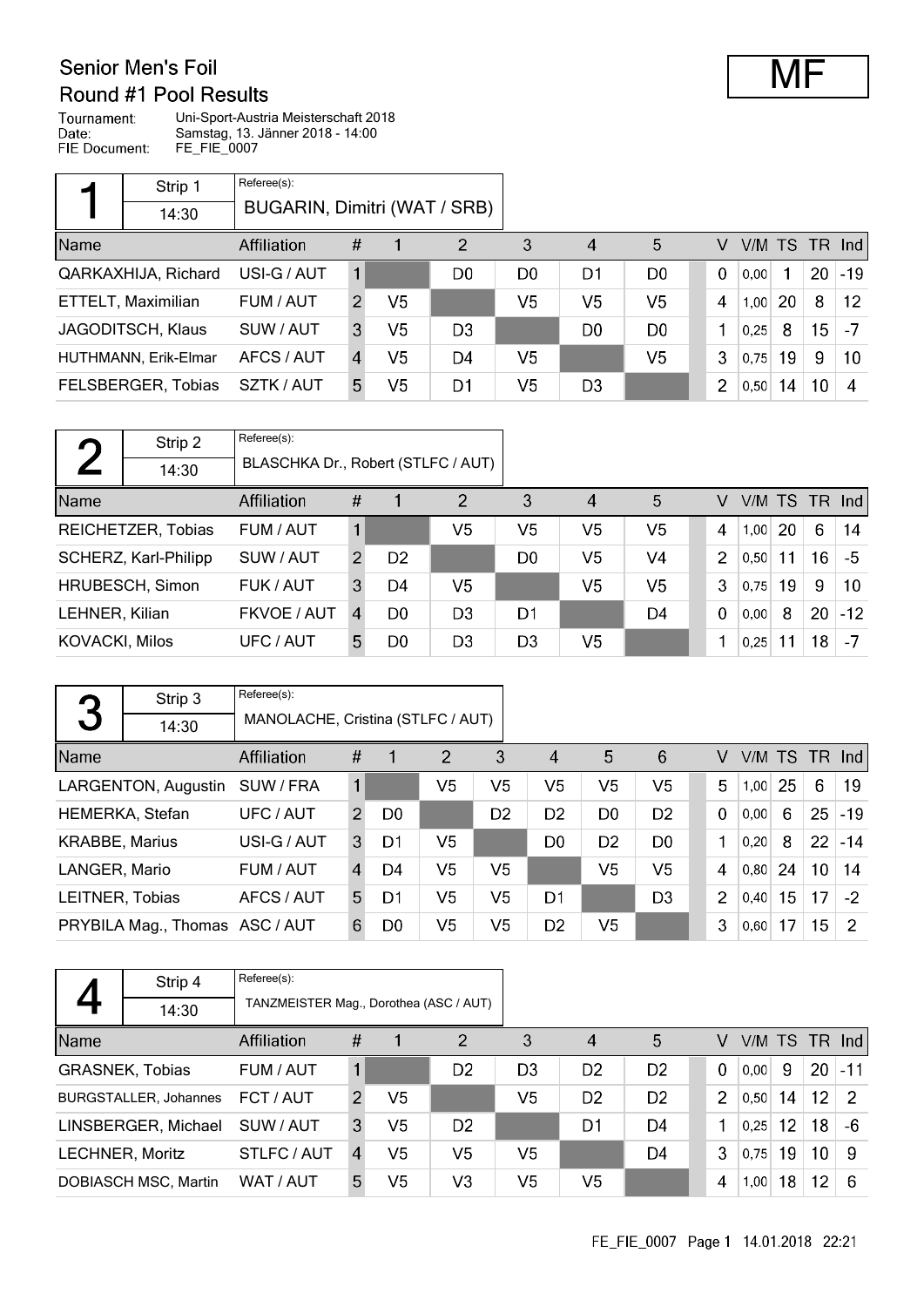Senior Men's Foil

|                        | Strip 5                | Referee(s):                 |                |                |                |                |                  |                |                |                |           |     |                 |               |
|------------------------|------------------------|-----------------------------|----------------|----------------|----------------|----------------|------------------|----------------|----------------|----------------|-----------|-----|-----------------|---------------|
| 5                      | 14:30                  | MARGETICH, Gerd (FUM / AUT) |                |                |                |                |                  |                |                |                |           |     |                 |               |
| Name                   |                        | Affiliation                 | #              | 1              | $\overline{2}$ | 3              | $\boldsymbol{A}$ | 5              | 6              | V              | V/M TS    |     |                 | $TR$ Ind      |
| <b>SCHAUER, Moritz</b> |                        | STLFC / AUT                 | 1              |                | D4             | V5             | D4               | D <sub>3</sub> | V <sub>5</sub> | $\mathcal{P}$  | $0.40$ 21 |     | 19              | $\mathcal{P}$ |
| <b>WAGNER, Phillip</b> |                        | SUW / AUT                   | $\mathcal{P}$  | V5             |                | D <sub>2</sub> | D <sub>0</sub>   | D <sub>2</sub> | V <sub>5</sub> | $\overline{2}$ | 0,40      | 14  | 19              | $-5$          |
|                        | FIJAVZ BACOVNIK, Lovro | <b>SLO</b>                  | 3              | D4             | V <sub>5</sub> |                | D <sub>4</sub>   | D <sub>4</sub> | V5             | $\overline{2}$ | 0.40      | 22  | 18              | 4             |
|                        | RICHTER Mag., Stefan   | WAT / AUT                   | $\overline{4}$ | V <sub>5</sub> | V <sub>5</sub> | V5             |                  | V <sub>5</sub> | V <sub>5</sub> | 5              | 1,00      | 25  | 12 <sub>2</sub> | -13           |
| KAIN, Martin           |                        | AFCS / AUT                  | 5              | V5             | V5             | V5             | D <sub>3</sub>   |                | V <sub>5</sub> | $\overline{4}$ | 0.80      | -23 | 15 <sub>1</sub> | -8            |
|                        | TRIMMEL, Johannes      | ASC / AUT                   | 6              | D0             | D <sub>0</sub> | D1             | D1               | D1             |                | 0              | 0,00      | 3   | 25              | $-22$         |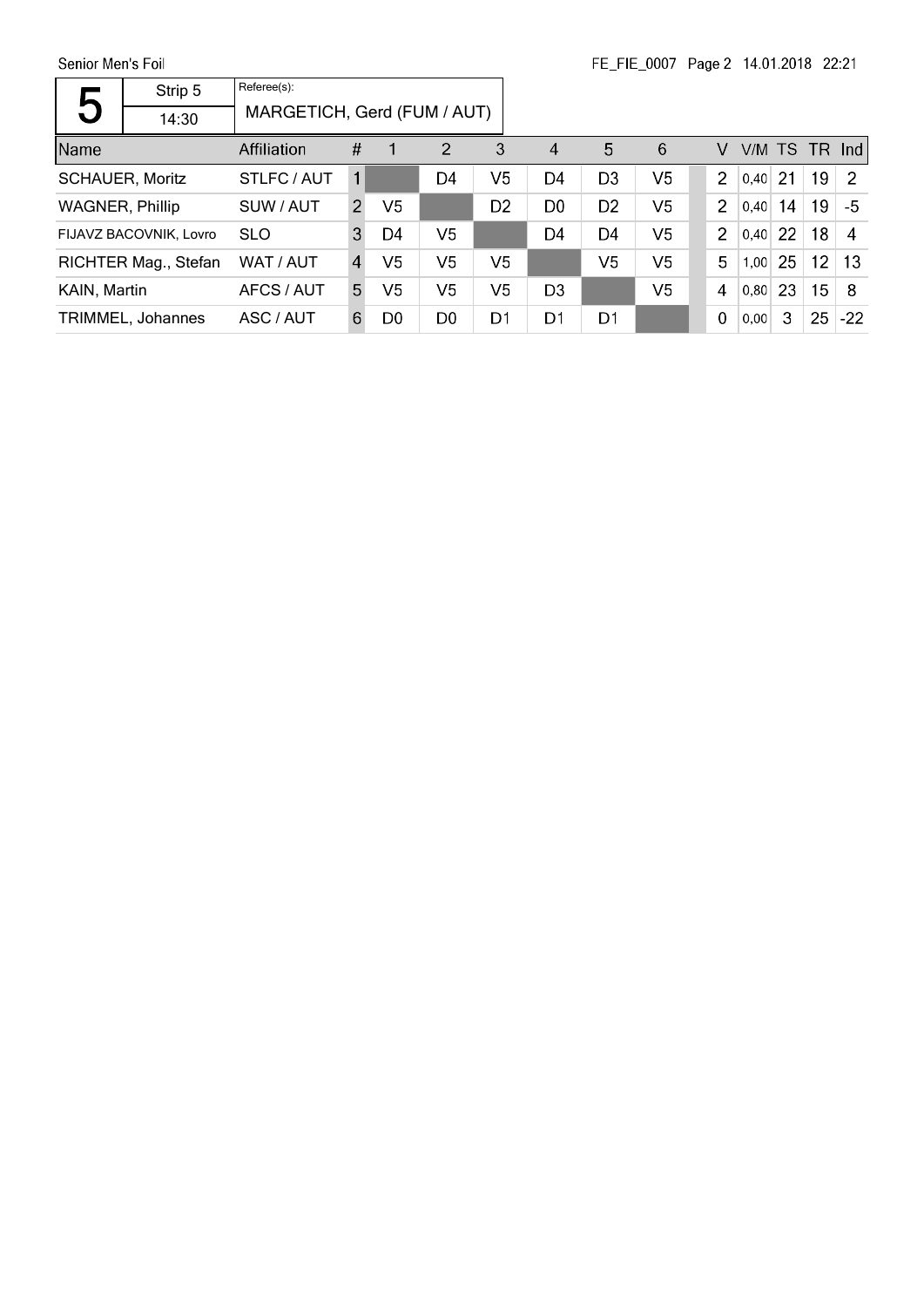## Senior Men's Foil Seeding for Round #2 - Pool

| Tournament:   | Uni-Sport-Austria Meisterschaft 2018 |
|---------------|--------------------------------------|
| Date:         | Samstag, 13. Jänner 2018 - 14:00     |
| FIE Document: | <b>FE FIE 0008</b>                   |

| Seed            | Name                         | Club         | Country    | V              | V/M  | <b>TS</b>               | <b>TR</b>       | Ind   | <b>Notes</b> |
|-----------------|------------------------------|--------------|------------|----------------|------|-------------------------|-----------------|-------|--------------|
|                 | LARGENTON, Augustin          | <b>SUW</b>   | <b>FRA</b> | 5              | 1,00 | 25                      | 6               | $+19$ | Advanced     |
| $\overline{2}$  | REICHETZER, Tobias           | <b>FUM</b>   | AUT        | Ι4             | 1,00 | 20                      | $\overline{6}$  | $+14$ | Advanced     |
| $\overline{3}$  | RICHTER Mag., Stefan         | <b>WAT</b>   | AUT        | 5              | 1,00 | 25                      | 12              | $+13$ | Advanced     |
| $\overline{4}$  | ETTELT, Maximilian           | <b>FUM</b>   | <b>AUT</b> | 4              | 1,00 | 20                      | 8               | $+12$ | Advanced     |
| 5               | <b>DOBIASCH MSC, Martin</b>  | <b>WAT</b>   | AUT        | 4              | 1,00 | 18                      | 12              | $+6$  | Advanced     |
| $\overline{6}$  | LANGER, Mario                | <b>FUM</b>   | AUT        | $\overline{4}$ | 0.80 | 24                      | 10              | $+14$ | Advanced     |
| 7               | KAIN, Martin                 | <b>AFCS</b>  | AUT        | 4              | 0.80 | 23                      | $\overline{15}$ | $+8$  | Advanced     |
| $\overline{8T}$ | HUTHMANN, Erik-Elmar         | <b>AFCS</b>  | AUT        | 3              | 0.75 | $\overline{19}$         | Ι9              | $+10$ | Advanced     |
| 8T              | HRUBESCH, Simon              | <b>FUK</b>   | <b>AUT</b> | 3              | 0.75 | $\overline{19}$         | 9               | $+10$ | Advanced     |
| $\overline{10}$ | <b>LECHNER, Moritz</b>       | <b>STLFC</b> | AUT        | 3              | 0,75 | $\overline{19}$         | 10              | $+9$  | Advanced     |
| $\overline{11}$ | PRYBILA Mag., Thomas         | <b>ASC</b>   | <b>AUT</b> | 3              | 0.60 | 17                      | 15              | $+2$  | Advanced     |
| 12              | FELSBERGER, Tobias           | <b>SZTK</b>  | <b>AUT</b> | $\overline{2}$ | 0,50 | 14                      | 10              | $+4$  | Advanced     |
| $\overline{13}$ | <b>BURGSTALLER, Johannes</b> | <b>FCT</b>   | <b>AUT</b> | $\overline{2}$ | 0,50 | 14                      | $\overline{12}$ | $+2$  | Advanced     |
| $\overline{14}$ | SCHERZ, Karl-Philipp         | <b>SUW</b>   | <b>AUT</b> | $\overline{2}$ | 0.50 | 11                      | 16              | $-5$  | Advanced     |
| $\overline{15}$ | FIJAVZ BACOVNIK, Lovro       |              | <b>SLO</b> | $\overline{2}$ | 0,40 | 22                      | 18              | $+4$  | Advanced     |
| $\overline{16}$ | <b>SCHAUER, Moritz</b>       | <b>STLFC</b> | AUT        | $\overline{2}$ | 0,40 | $\overline{21}$         | 19              | $+2$  | Advanced     |
| $\overline{17}$ | LEITNER, Tobias              | <b>AFCS</b>  | <b>AUT</b> | $\overline{2}$ | 0,40 | 15                      | 17              | $-2$  | Advanced     |
| $\overline{18}$ | <b>WAGNER, Phillip</b>       | <b>SUW</b>   | <b>AUT</b> | 2              | 0,40 | 14                      | 19              | -5    | Advanced     |
| $\overline{19}$ | LINSBERGER, Michael          | <b>SUW</b>   | AUT        | 1              | 0,25 | $\overline{12}$         | $\overline{18}$ | $-6$  | Advanced     |
| 20              | <b>KOVACKI, Milos</b>        | <b>UFC</b>   | AUT        | 1              | 0,25 | $\overline{11}$         | $\overline{18}$ | $-7$  | Advanced     |
| $\overline{21}$ | JAGODITSCH, Klaus            | <b>SUW</b>   | AUT        |                | 0,25 | $\overline{8}$          | 15              | $-7$  | Advanced     |
| $\overline{22}$ | <b>KRABBE, Marius</b>        | USI-G        | AUT        | 1              | 0,20 | $\overline{\mathbf{8}}$ | 22              | $-14$ | Advanced     |
| 23              | <b>GRASNEK, Tobias</b>       | <b>FUM</b>   | AUT        | 0              | 0,00 | 9                       | 20              | $-11$ | Advanced     |
| $\overline{24}$ | LEHNER, Kilian               | <b>FKVOE</b> | <b>AUT</b> | 0              | 0,00 | 8                       | 20              | $-12$ | Advanced     |
| $\overline{25}$ | HEMERKA, Stefan              | <b>UFC</b>   | AUT        | 0              | 0,00 | $\overline{6}$          | 25              | $-19$ | Advanced     |
| 26              | QARKAXHIJA, Richard          | USI-G        | AUT        | 0              | 0,00 |                         | 20              | $-19$ | Eliminated   |
| 27              | TRIMMEL, Johannes            | <b>ASC</b>   | AUT        | $\mathbf{0}$   | 0,00 | 3                       | 25              | -22   | Eliminated   |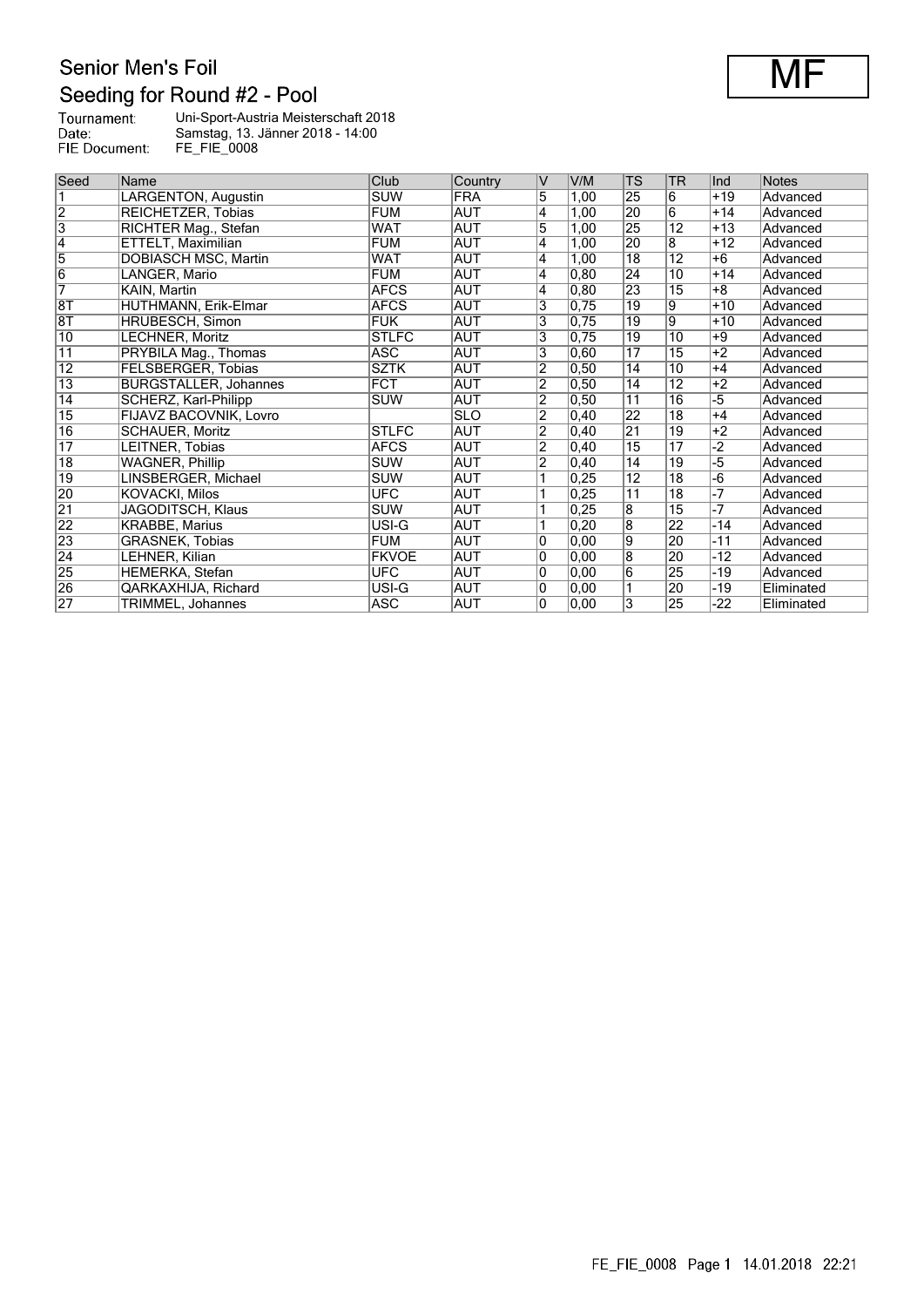#### Senior Men's Foil Round #2 Pool Results

Tournament: Uni-Sport-Austria Meisterschaft 2018 Date: Samstag, 13. Jänner 2018 - 14:00 FIE Document: FE\_FIE\_0007

|                       | Strip 1                        | Referee(s):                  |   |                |                |                |                |                |               |      |    |    |                |
|-----------------------|--------------------------------|------------------------------|---|----------------|----------------|----------------|----------------|----------------|---------------|------|----|----|----------------|
|                       | 16:05                          | BUGARIN, Dimitri (WAT / SRB) |   |                |                |                |                |                |               |      |    |    |                |
| Name                  |                                | <b>Affiliation</b>           | # |                | $\overline{2}$ | 3              | 4              | 5              | V             |      |    |    | $VM$ TS TR Ind |
|                       | LARGENTON, Augustin            | SUW / FRA                    | 1 |                | V <sub>5</sub> | D4             | V <sub>5</sub> | V <sub>5</sub> | 3             | 0.75 | 19 | 8  | 11             |
|                       | <b>JAGODITSCH, Klaus</b>       | SUW / AUT                    | 2 | D <sub>0</sub> |                | D <sub>0</sub> | D <sub>3</sub> | D <sub>0</sub> | $\Omega$      | 0,00 | 3  | 20 | $-17$          |
|                       | <b>LECHNER, Moritz</b>         | STLFC / AUT                  | 3 | V <sub>5</sub> | V5             |                | V5             | V4             | 4             | 1,00 | 19 | 8  | 11             |
|                       | PRYBILA Mag., Thomas ASC / AUT |                              | 4 | D <sub>2</sub> | V5             | D1             |                | V3             | $\mathcal{P}$ | 0,50 | 11 | 15 | $-4$           |
| <b>KOVACKI, Milos</b> |                                | UFC / AUT                    | 5 | D1             | V <sub>5</sub> | D <sub>3</sub> | D <sub>2</sub> |                |               | 0.25 | 11 | 12 | $-1$           |

| $\Gamma$              | Strip 2            | Referee(s):       |               |                |                |                |                        |                |             |           |    |               |                 |
|-----------------------|--------------------|-------------------|---------------|----------------|----------------|----------------|------------------------|----------------|-------------|-----------|----|---------------|-----------------|
|                       | 16:05              | KOLOSZ, Kun (HUN) |               |                |                |                |                        |                |             |           |    |               |                 |
| Name                  |                    | Affiliation       | #             |                | $\overline{2}$ | 3              | $\boldsymbol{\Lambda}$ | 5              | V           | V/M TS TR |    |               | nd              |
| <b>KRABBE, Marius</b> |                    | USI-G / AUT       | 1             |                | D0             | D <sub>0</sub> | D <sub>0</sub>         | D <sub>3</sub> | $\mathbf 0$ | 0.00      | 3  | <b>20</b>     | $-17$           |
|                       | HRUBESCH, Simon    | FUK / AUT         | $\mathcal{P}$ | V5             |                | D <sub>0</sub> | V <sub>5</sub>         | V5             | 3           | 0.75      | 15 | 5             | 10 <sup>°</sup> |
|                       | REICHETZER, Tobias | FUM / AUT         | 3             | V <sub>5</sub> | V5             |                | V <sub>5</sub>         | V5             | 4           | 1,00      | 20 | $\mathcal{P}$ | 18              |
|                       | FELSBERGER, Tobias | SZTK / AUT        | 4             | V5             | D <sub>0</sub> | D <sub>2</sub> |                        | D4             |             | 0.25      | 11 | 15            | $-4$            |
| LINSBERGER, Michael   |                    | SUW / AUT         | 5.            | V5             | D <sub>0</sub> | D <sub>0</sub> | V5                     |                | 2           | 0,50      | 10 | 17            | $-7$            |

|                        | Strip 3                      | Referee(s):                                   |                |    |                |                |                |                |                |      |           |                 |               |
|------------------------|------------------------------|-----------------------------------------------|----------------|----|----------------|----------------|----------------|----------------|----------------|------|-----------|-----------------|---------------|
| 3                      | 16:05                        | TANZMEISTER Dipl.-Ing. FH, Thomas (ASC / AUT) |                |    |                |                |                |                |                |      |           |                 |               |
| Name                   |                              | Affiliation                                   | #              |    | 2              | 3              | 4              | 5              | V              |      |           | $V/M$ TS TR Ind |               |
|                        | HUTHMANN, Erik-Elmar         | AFCS / AUT                                    |                |    | V5             | V <sub>5</sub> | V <sub>5</sub> | V <sub>5</sub> | $\overline{4}$ |      | $1,00$ 20 | 9               | 11            |
|                        | RICHTER Mag., Stefan         | WAT / AUT                                     | 2              | D4 |                | V <sub>5</sub> | D <sub>3</sub> | V <sub>5</sub> | $\overline{2}$ | 0.50 | 17        | 15 <sub>1</sub> | $\mathcal{P}$ |
| <b>WAGNER, Phillip</b> |                              | SUW / AUT                                     | 3              | D1 | D <sub>2</sub> |                | D1             | D1             | $\Omega$       | 0.00 | 5         | 20              | $-15$         |
|                        | <b>GRASNEK, Tobias</b>       | FUM / AUT                                     | $\overline{4}$ | D1 | V5             | V5             |                | V <sub>5</sub> | 3              | 0.75 | 16        | 11              | -5            |
|                        | <b>BURGSTALLER, Johannes</b> | FCT / AUT                                     | 5.             | D3 | D3             | V5             | D <sub>2</sub> |                |                | 0,25 | 13        | 16 <sup>°</sup> | -3            |

|                    | Strip 4              | Referee(s):                  |               |                |                |                |                |                |             |      |                 |                 |                 |
|--------------------|----------------------|------------------------------|---------------|----------------|----------------|----------------|----------------|----------------|-------------|------|-----------------|-----------------|-----------------|
|                    | 16:05                | RICHTER, Anatole (WAT / AUT) |               |                |                |                |                |                |             |      |                 |                 |                 |
| Name               |                      | Affiliation                  | #             |                | 2              | 3              | $\overline{4}$ | 5              | V           |      |                 |                 | $V/M$ TS TR Ind |
| LEITNER, Tobias    |                      | AFCS / AUT                   |               |                | D1             | D <sub>3</sub> | D <sub>1</sub> | D <sub>3</sub> | $\mathbf 0$ | 0.00 | 8               | 20              | $-12$           |
| KAIN, Martin       |                      | AFCS / AUT                   | $\mathcal{P}$ | V5             |                | V5             | D <sub>0</sub> | V5             | 3           | 0.75 | 15              | 10 <sup>°</sup> | 5               |
|                    | SCHERZ, Karl-Philipp | SUW / AUT                    | 3             | V <sub>5</sub> | D1             |                | D <sub>2</sub> | D <sub>0</sub> |             | 0.25 | 8               | 18 <sup>°</sup> | $-10$           |
| LEHNER, Kilian     |                      | FKVOE / AUT                  | 4             | V <sub>5</sub> | V <sub>5</sub> | V <sub>5</sub> |                | D <sub>1</sub> | 3           | 0.75 | 16 <sup>°</sup> | 8               | 8               |
| ETTELT, Maximilian |                      | FUM / AUT                    | 5.            | V5             | D <sub>3</sub> | V5             | V <sub>5</sub> |                | 3           | 0,75 | 18              | 9               | 9               |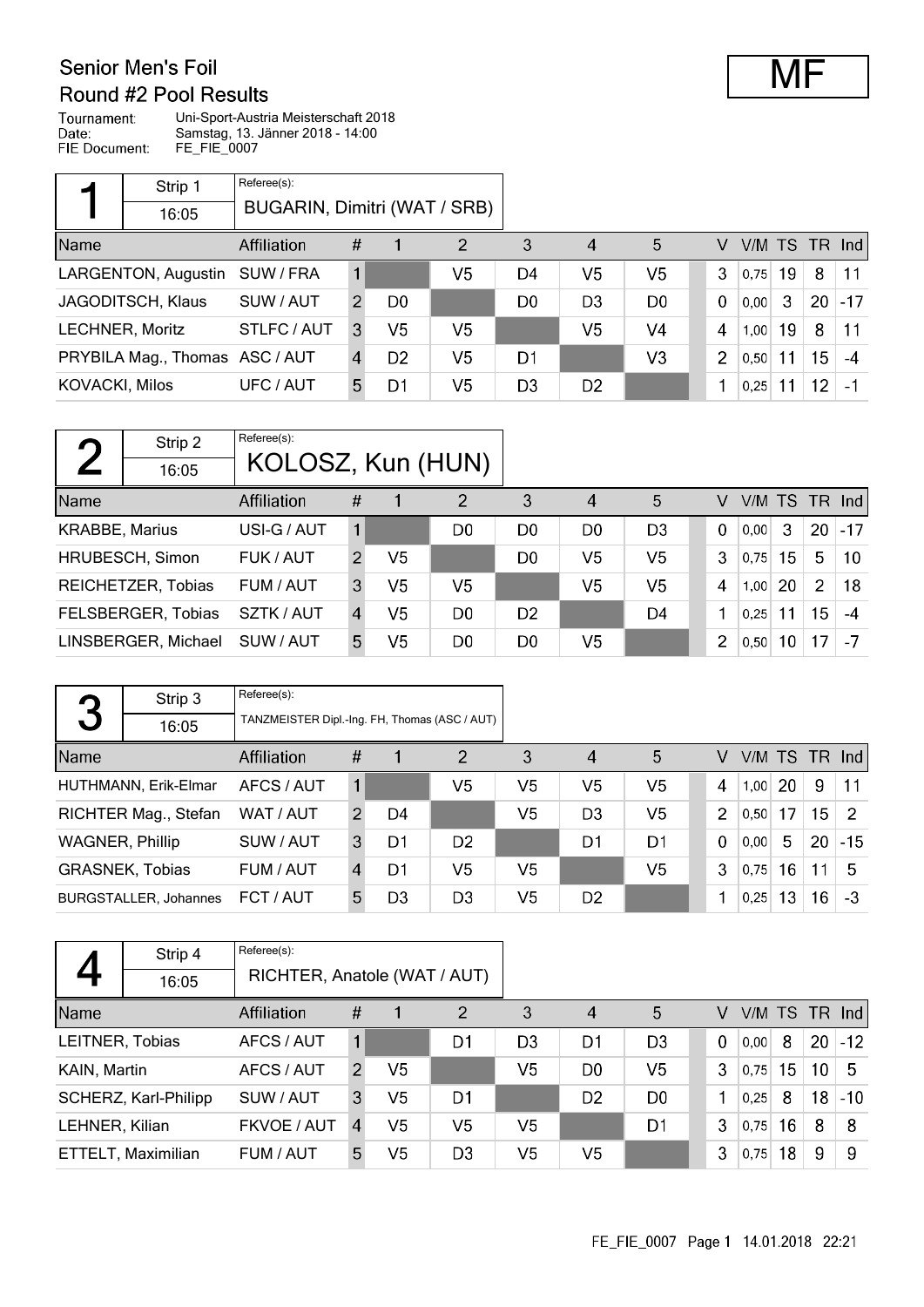Senior Men's Foil

| 5               | Strip 5                     | Referee(s):                   |   |    |                |                |                |                |                |      |                 |                 |               |
|-----------------|-----------------------------|-------------------------------|---|----|----------------|----------------|----------------|----------------|----------------|------|-----------------|-----------------|---------------|
|                 | 16:05                       | STIPKOVITS, Fabio (SUW / AUT) |   |    |                |                |                |                |                |      |                 |                 |               |
| Name            |                             | Affiliation                   | # |    | 2              | 3              | 4              | 5              | V              |      |                 |                 | V/M TS TR Ind |
|                 | <b>DOBIASCH MSC, Martin</b> | WAT / AUT                     |   |    | V5             | V5             | D <sub>0</sub> | V <sub>5</sub> | 3              | 0,75 | 15              | 7               | 8             |
|                 | <b>SCHAUER, Moritz</b>      | STLFC / AUT                   | 2 | D1 |                | D <sub>3</sub> | V <sub>5</sub> | V5             | $\overline{2}$ | 0.50 | 14              | 17              | $-3$          |
|                 | FIJAVZ BACOVNIK, Lovro      | <b>SLO</b>                    | 3 | D1 | V <sub>5</sub> |                | D1             | V <sub>5</sub> | $\overline{2}$ | 0.50 | 12 <sup>2</sup> | 15 <sup>1</sup> | -3            |
| LANGER, Mario   |                             | FUM / AUT                     | 4 | V5 | D4             | V <sub>5</sub> |                | V5             | 3              | 0.75 | 19              | 6               | 13            |
| HEMERKA, Stefan |                             | UFC / AUT                     | 5 | D0 | D <sub>3</sub> | D <sub>2</sub> | D <sub>0</sub> |                | 0              | 0.00 | 5               | 20              | $-15$         |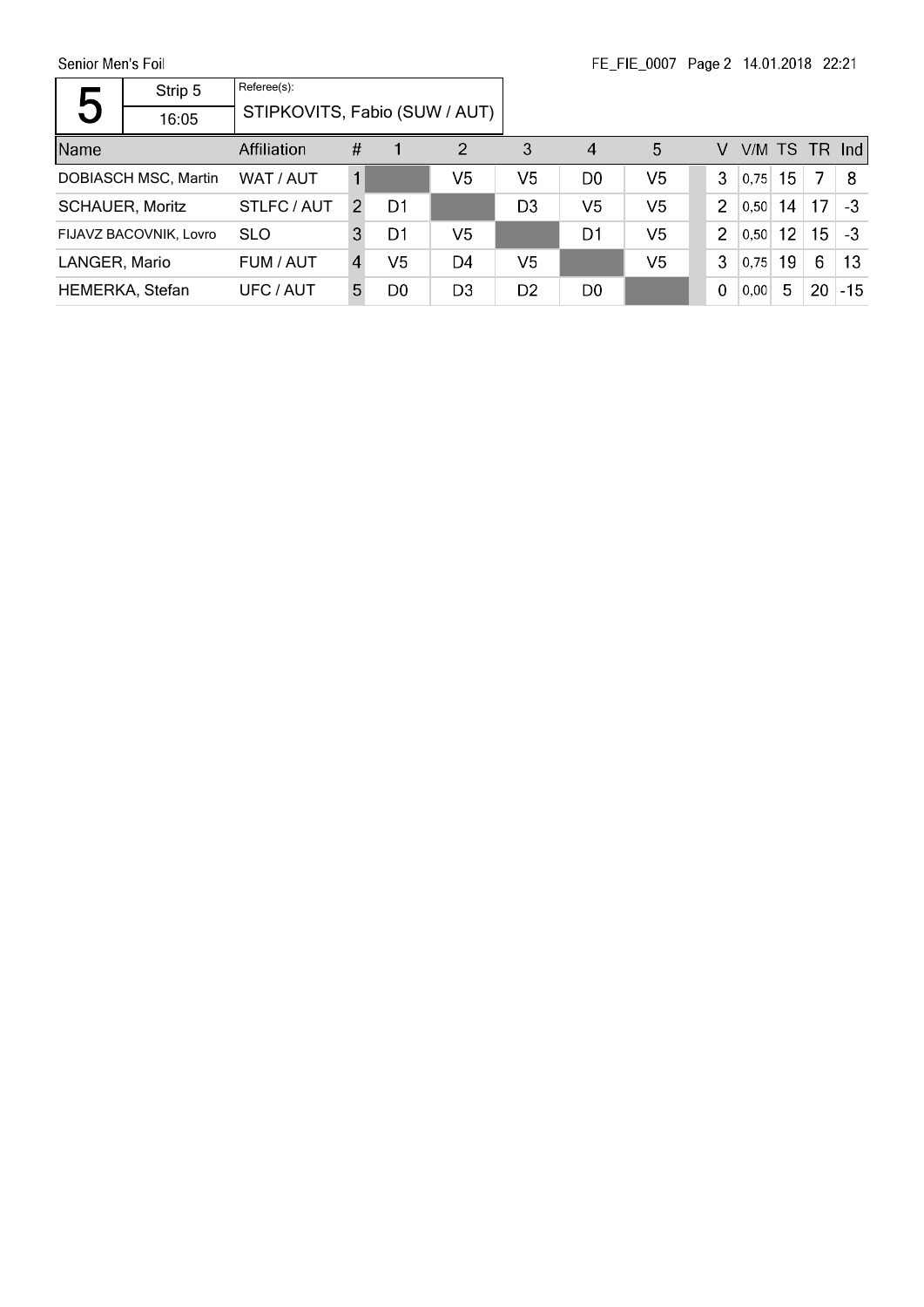# Senior Men's Foil Seeding for Round #3 - DE

| Tournament:   | Uni-Sport-Austria Meisterschaft 2018 |
|---------------|--------------------------------------|
| Date:         | Samstag, 13. Jänner 2018 - 14:00     |
| FIE Document: | FE FIE 0008                          |

| Seed            | Name                         | Club         | Country    | V              | V/M   | <b>TS</b>       | TR              | Ind   | <b>Notes</b> |
|-----------------|------------------------------|--------------|------------|----------------|-------|-----------------|-----------------|-------|--------------|
|                 | REICHETZER, Tobias           | <b>FUM</b>   | AUT        | 8              | 1,00  | 40              | 8               | $+32$ | Advanced     |
| $\overline{2}$  | <b>LARGENTON, Augustin</b>   | <b>SUW</b>   | <b>FRA</b> | $\overline{8}$ | 0.89  | 44              | 14              | $+30$ | Advanced     |
| $\overline{3}$  | HUTHMANN, Erik-Elmar         | <b>AFCS</b>  | <b>AUT</b> |                | 0,88  | 39              | $\overline{18}$ | $+21$ | Advanced     |
| $\overline{4}$  | ETTELT, Maximilian           | <b>FUM</b>   | <b>AUT</b> | 7              | 0,88  | 38              | 17              | $+21$ | Advanced     |
| 5               | LECHNER, Moritz              | <b>STLFC</b> | AUT        | 7              | 0.88  | 38              | 18              | $+20$ | Advanced     |
| $\overline{6}$  | DOBIASCH MSC, Martin         | WAT          | AUT        | 7              | 0,88  | 33              | 19              | $+14$ | Advanced     |
| $\overline{7}$  | LANGER, Mario                | <b>FUM</b>   | AUT        | 7              | 0,78  | 43              | $\overline{16}$ | $+27$ | Advanced     |
| 8               | RICHTER Mag., Stefan         | WAT          | <b>AUT</b> |                | 0,78  | 42              | 27              | $+15$ | Advanced     |
| $\overline{9}$  | KAIN, Martin                 | <b>AFCS</b>  | AUT        |                | 0,78  | 38              | 25              | $+13$ | Advanced     |
| $\overline{10}$ | <b>HRUBESCH, Simon</b>       | <b>FUK</b>   | AUT        | 6              | 0,75  | $\overline{34}$ | 14              | $+20$ | Advanced     |
| $\overline{11}$ | PRYBILA Mag., Thomas         | ASC          | AUT        | 5              | 0,56  | 28              | 30              | $-2$  | Advanced     |
| $\overline{12}$ | FIJAVZ BACOVNIK, Lovro       |              | <b>SLO</b> | 4              | 0,44  | 34              | 33              | $+1$  | Advanced     |
| $\overline{13}$ | <b>SCHAUER, Moritz</b>       | <b>STLFC</b> | AUT        | 4              | 0,44  | $\overline{35}$ | 36              | $-1$  | Advanced     |
| $\overline{14}$ | FELSBERGER, Tobias           | <b>SZTK</b>  | AUT        | 3              | 0,38  | 25              | 25              | 0     | Advanced     |
| $\overline{15}$ | <b>BURGSTALLER, Johannes</b> | <b>FCT</b>   | AUT        | 3              | 0,38  | 27              | 28              | -1    | Advanced     |
| $\overline{16}$ | LEHNER, Kilian               | <b>FKVOE</b> | AUT        | 3              | 0,38  | 24              | 28              | $-4$  | Advanced     |
| $\overline{17}$ | GRASNEK, Tobias              | <b>FUM</b>   | AUT        | 3              | 0,38  | 25              | $\overline{31}$ | $-6$  | Advanced     |
| $\overline{18}$ | LINSBERGER, Michael          | <b>SUW</b>   | AUT        | 3              | 0.38  | $\overline{22}$ | 35              | -13   | Advanced     |
| $\overline{19}$ | SCHERZ, Karl-Philipp         | <b>SUW</b>   | AUT        | 3              | 0,38  | 19              | $\overline{34}$ | $-15$ | Advanced     |
| 20              | <b>KOVACKI, Milos</b>        | <b>UFC</b>   | AUT        | $\overline{2}$ | 0,25  | $\overline{22}$ | 30              | $-8$  | Advanced     |
| $\overline{21}$ | LEITNER, Tobias              | <b>AFCS</b>  | AUT        | $\overline{2}$ | 0,22  | 23              | 37              | -14   | Advanced     |
| $\overline{22}$ | <b>WAGNER, Phillip</b>       | <b>SUW</b>   | AUT        | $\overline{2}$ | 0,22  | $\overline{19}$ | 39              | -20   | Advanced     |
| $\overline{23}$ | JAGODITSCH, Klaus            | <b>SUW</b>   | AUT        |                | 0, 13 | 11              | $\overline{35}$ | $-24$ | Advanced     |
| $\overline{24}$ | <b>KRABBE, Marius</b>        | USI-G        | AUT        |                | 0,11  | 11              | $\overline{42}$ | -31   | Advanced     |
| $\overline{25}$ | <b>HEMERKA, Stefan</b>       | <b>UFC</b>   | AUT        | $\mathbf{0}$   | 0,00  | $\overline{11}$ | 45              | $-34$ | Eliminated   |
| 26              | QARKAXHIJA, Richard          | USI-G        | AUT        |                |       |                 |                 |       | Eliminated   |
| 27              | TRIMMEL, Johannes            | ASC          | AUT        |                |       |                 |                 |       | Eliminated   |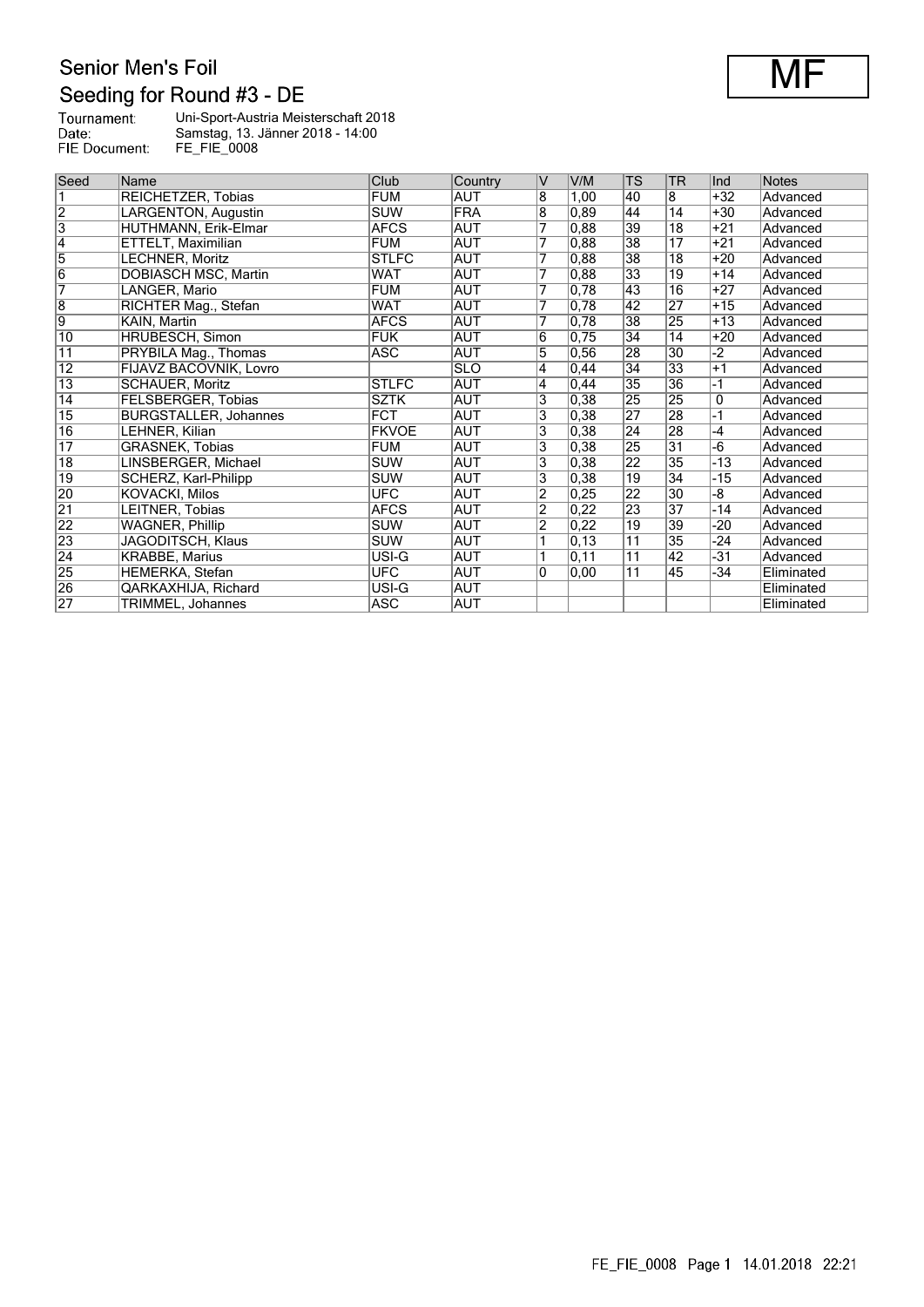#### Senior Men's Foil - Round #3 - DE (Table of 32)

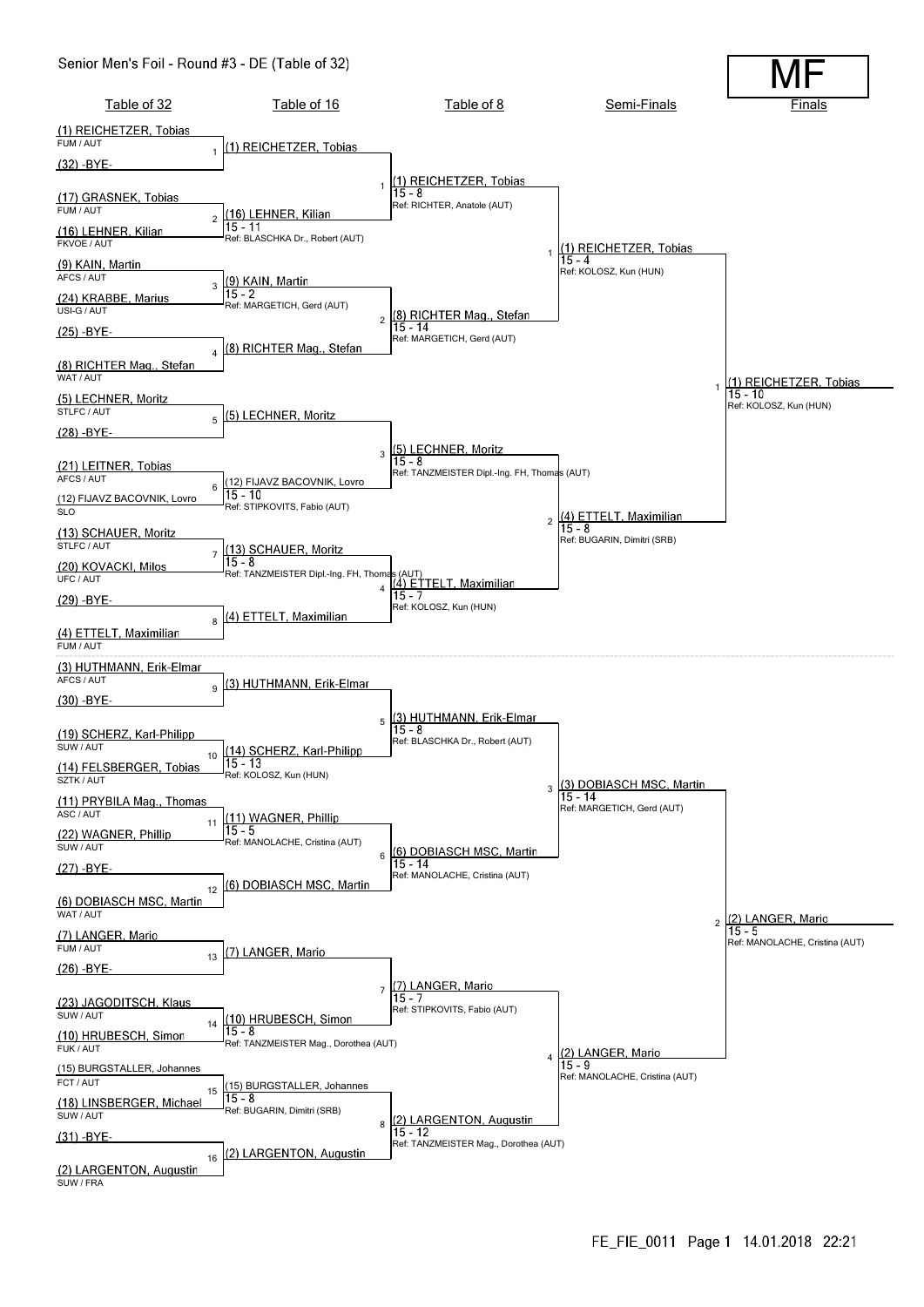

MI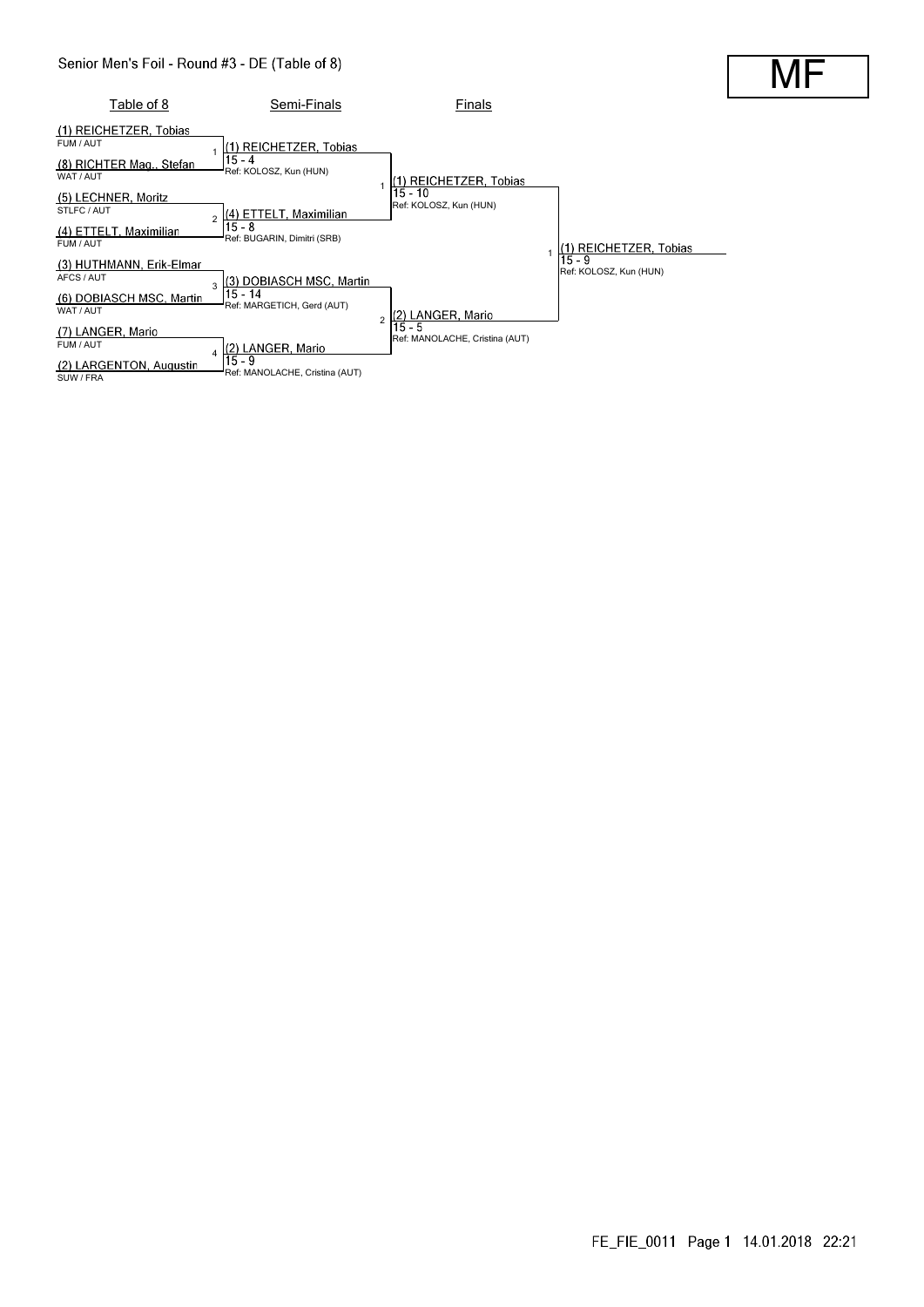# Senior Men's Foil **Final Ranking**

| Tournament:   | Uni-Sport-Austria Meisterschaft 2018 |
|---------------|--------------------------------------|
| Date:         | Samstag, 13. Jänner 2018 - 14:00     |
| FIE Document: | FE FIE 0012                          |

| Place           | Name                         | Country    | <b>Birthdate</b> |
|-----------------|------------------------------|------------|------------------|
| $\overline{1}$  | REICHETZER, Tobias           | <b>AUT</b> | 08.10.1994       |
| $\overline{2}$  | LANGER, Mario                | AUT        | 30.10.1995       |
| 3T              | <b>DOBIASCH MSC, Martin</b>  | AUT        | 18.07.1989       |
| $\overline{3T}$ | ETTELT, Maximilian           | <b>AUT</b> | 04.10.1995       |
| $\overline{5}$  | LARGENTON, Augustin          | <b>FRA</b> | 28.09.1990       |
| $\overline{6}$  | HUTHMANN, Erik-Elmar         | AUT        | 15.11.1999       |
| 7               | LECHNER, Moritz              | AUT        | 13.03.2000       |
| $\overline{8}$  | RICHTER Mag., Stefan         | <b>AUT</b> | 06.03.1978       |
| 9               | KAIN, Martin                 | AUT        | 11.04.1999       |
| 10              | <b>HRUBESCH, Simon</b>       | <b>AUT</b> | 17.12.2000       |
| $\overline{11}$ | FIJAVZ BACOVNIK, Lovro       | <b>SLO</b> | 26.01.1995       |
| $\overline{12}$ | <b>SCHAUER, Moritz</b>       | <b>AUT</b> | 23.02.2000       |
| $\overline{13}$ | <b>BURGSTALLER, Johannes</b> | <b>AUT</b> | 13.02.2000       |
| $\overline{14}$ | LEHNER, Kilian               | <b>AUT</b> | 19.11.2000       |
| $\overline{15}$ | SCHERZ, Karl-Philipp         | AUT        | 20.09.1989       |
| $ 16\rangle$    | <b>WAGNER, Phillip</b>       | AUT        | 16.05.2000       |
| $\overline{17}$ | PRYBILA Mag., Thomas         | <b>AUT</b> | 04.04.1962       |
| 18              | FELSBERGER, Tobias           | AUT        | 17.08.2000       |
| $ 19\rangle$    | <b>GRASNEK, Tobias</b>       | AUT        | 12.05.1999       |
| $\overline{20}$ | LINSBERGER, Michael          | <b>AUT</b> | 26.01.1991       |
| $\overline{21}$ | <b>KOVACKI, Milos</b>        | AUT        |                  |
| $\overline{22}$ | LEITNER, Tobias              | AUT        | 17.02.1989       |
| 23              | JAGODITSCH, Klaus            | <b>AUT</b> | 25.01.1972       |
| $\overline{24}$ | <b>KRABBE, Marius</b>        | AUT        | 26.06.1997       |
| 25              | <b>HEMERKA, Stefan</b>       | <b>AUT</b> | 01.01.1993       |
| $\overline{26}$ | QARKAXHIJA, Richard          | <b>AUT</b> | 09.02.1993       |
| $\overline{27}$ | <b>TRIMMEL, Johannes</b>     | AUT        | 15.01.1975       |